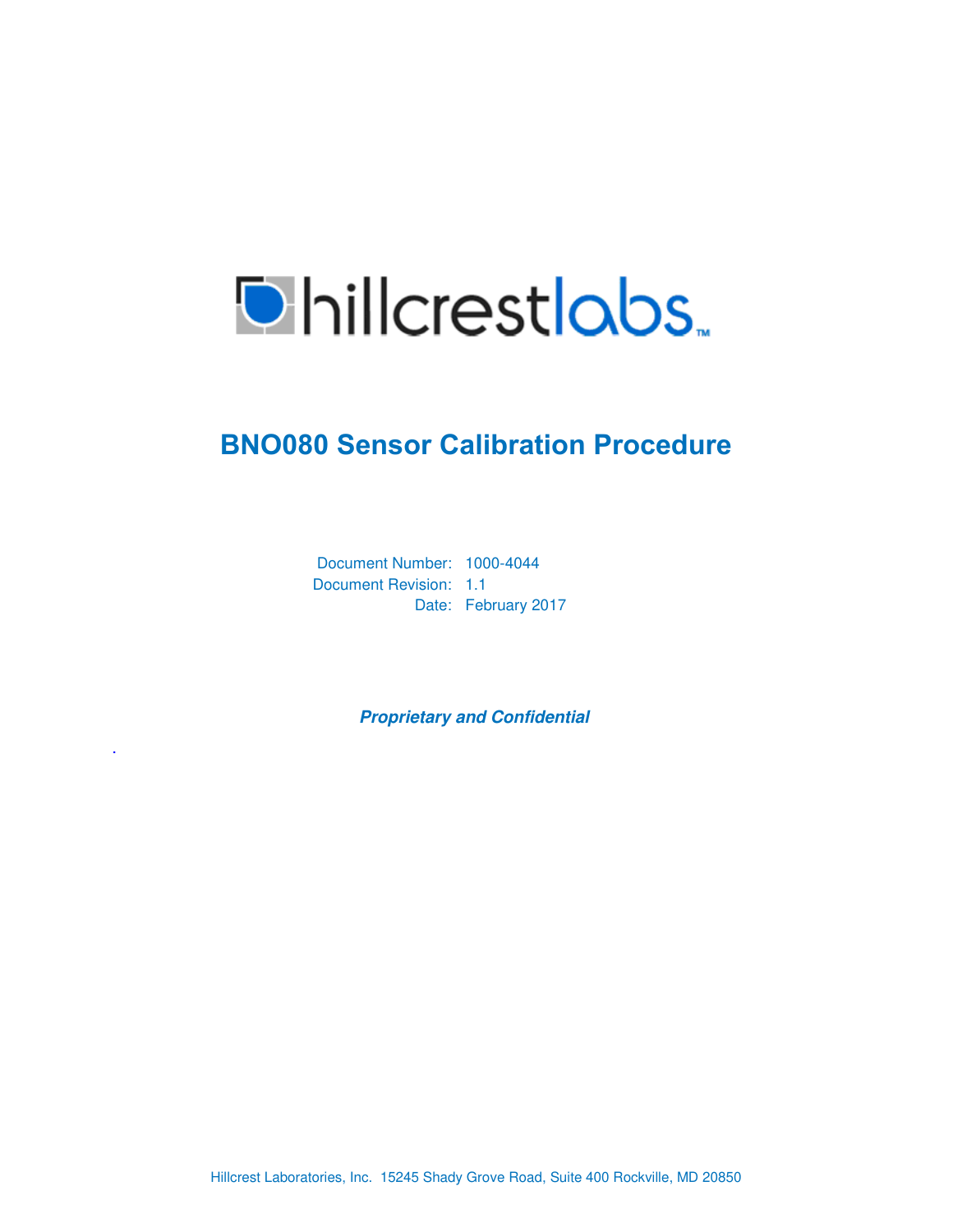## **1.0 Introduction**

The BNO080 contains MEMS sensors which need to be calibrated for best performance. Each individual sensor is different, so each unique device must be calibrated individually. Additionally, the sensor parameters that need to be calibrated can change after the sensor has been placed on the board so calibration within the final assembled device is essential.

Hillcrest has created "dynamic calibration" algorithms which can calibrate the sensor simply by moving the device in specific motions. During normal AR/VR application use, Hillcrest recommends that dynamic calibration for the gyroscope and magnetometer be disabled to avoid new calibrations being created during gameplay which can cause unwanted motion artifacts. The gyroscope is automatically calibrated when the device is stable, and the magnetometer calibration is not likely to change significantly if the user uses the device in the same general environment.

It is recommended that a first time calibration is performed in the factory using the calibration tool discussed below. The calibration results are saved in flash on the BNO080 in a file known as the Dynamic Calibration Data (DCD) file. This document discusses these calibration procedures.

### **1.1 Special Note about Magnetometer Calibration**

The magnetometer is most important when using the Rotation Vector BNO080 output (which aligns the quaternion output to magnetic north). When using the Game Rotation Vector output (which aligns the quaternion output to an arbitrary orientation and is not affected by magnetic perturbations), accurate calibration of the magnetometer is less important.

The magnetometer calibration process will calibrate for the unique magnetic field affecting the environment in which the calibration process takes place. This includes components that affect the magnetic field in the headset itself (soft iron effects) like batteries, and objects that affect the magnetic field around the user (hard iron effects) like metallic furniture or speakers. For best performance, it is recommended that the end-user performs a similar magnetic calibration procedure when they start using the device in their home and any time that they significantly change their environment (e.g. after moving the device to a new room) if Rotation Vector is used by the applications.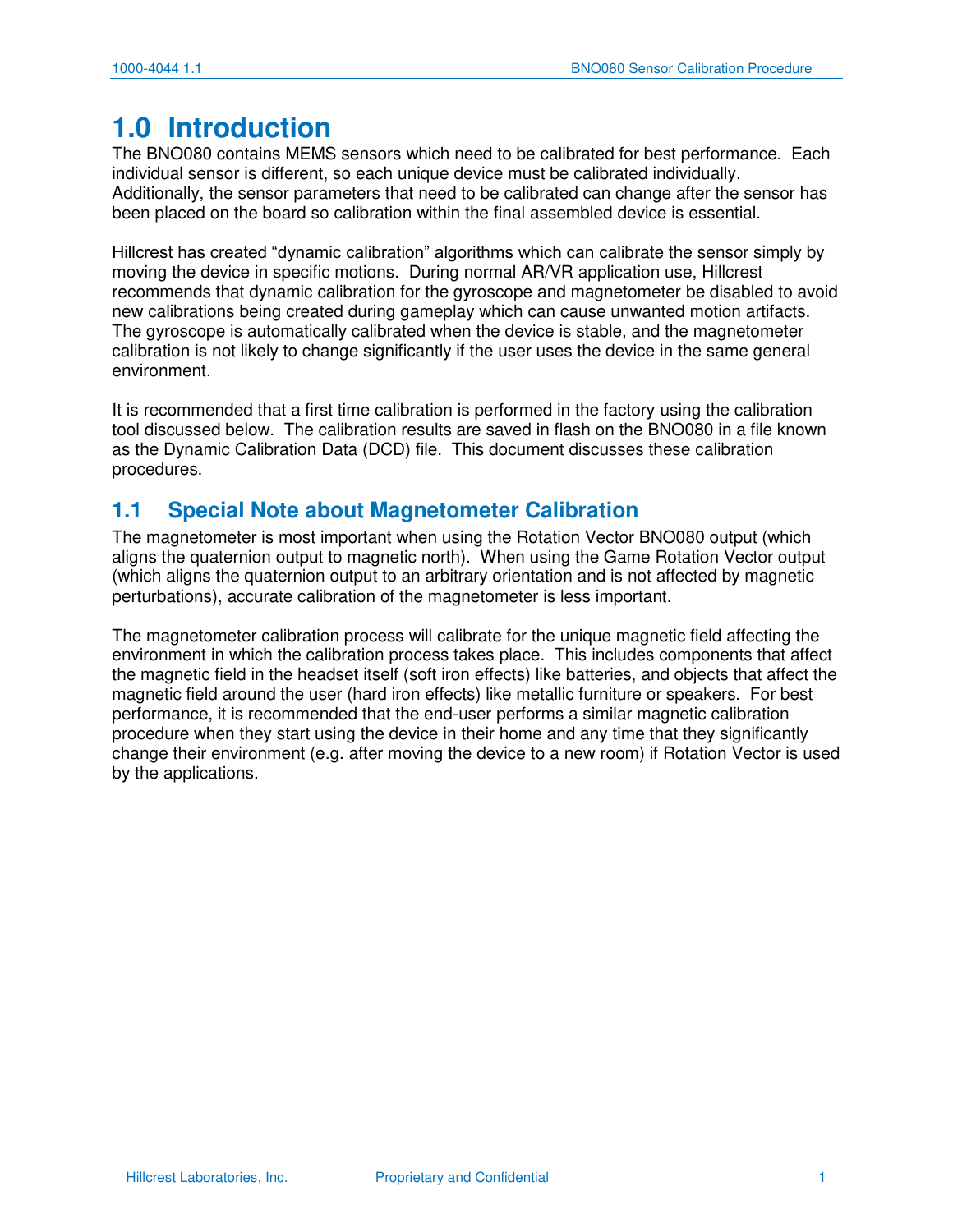### **2.0 Factory Calibration**

This section discusses the calibration methods that should be used in factory production.

### <span id="page-2-0"></span>**2.1 Testing Environment Recommendations for Factory Calibration**

Ideally the calibration process would be performed several feet away from high magnetic interferers like tables with magnetic components, desktop PC towers, monitors, etc. If this guideline is not followed then the magnetometer calibration saved to the device will include compensation factors for those environmental interferers.

For consultation on this topic contact Hillcrest Labs.

### **2.2 Factory Calibration Procedure**

The following procedure is an example calibration process for the BNO080. Hillcrest can consult on specific factory requirements or questions.

#### BNO080 Configuration

- Enable dynamic calibration for accelerometer, gyroscope, and magnetometer
	- o Use the Configure ME Calibration Command in the BNO080 API. Refer to the SH-2 Reference Manual [1] for more details.
- Enable Game Rotation Vector output
- Enable Magnetic Field output
	- Ensure the Status bit is exposed to the application. This bit indicates the accuracy of the sensor and will be used to track the progress of the calibration (0-3 scale with  $0 =$  Unreliable,  $3 =$  Accuracy High)

#### Calibration Procedure

- 1. Position the device in a relatively clean magnetic environment (see Section [2.1\)](#page-2-0)
- 2. Begin observing the Status bit of the Magnetic Field output (it can be displayed in the application)
- 3. Perform the accelerometer calibration motions. The accelerometer will be calibrated after the device is moved into 4-6 unique orientations and held in each orientation for ~1 second. One way to think about this is the "cube" method described below:
	- a. Imagine that the device is a standard cube with 6 faces (Front, Back, Left, Right, Top, Bottom). See Figure 2 for visualization.



**Figure 2: Headset Cube Face Visualization**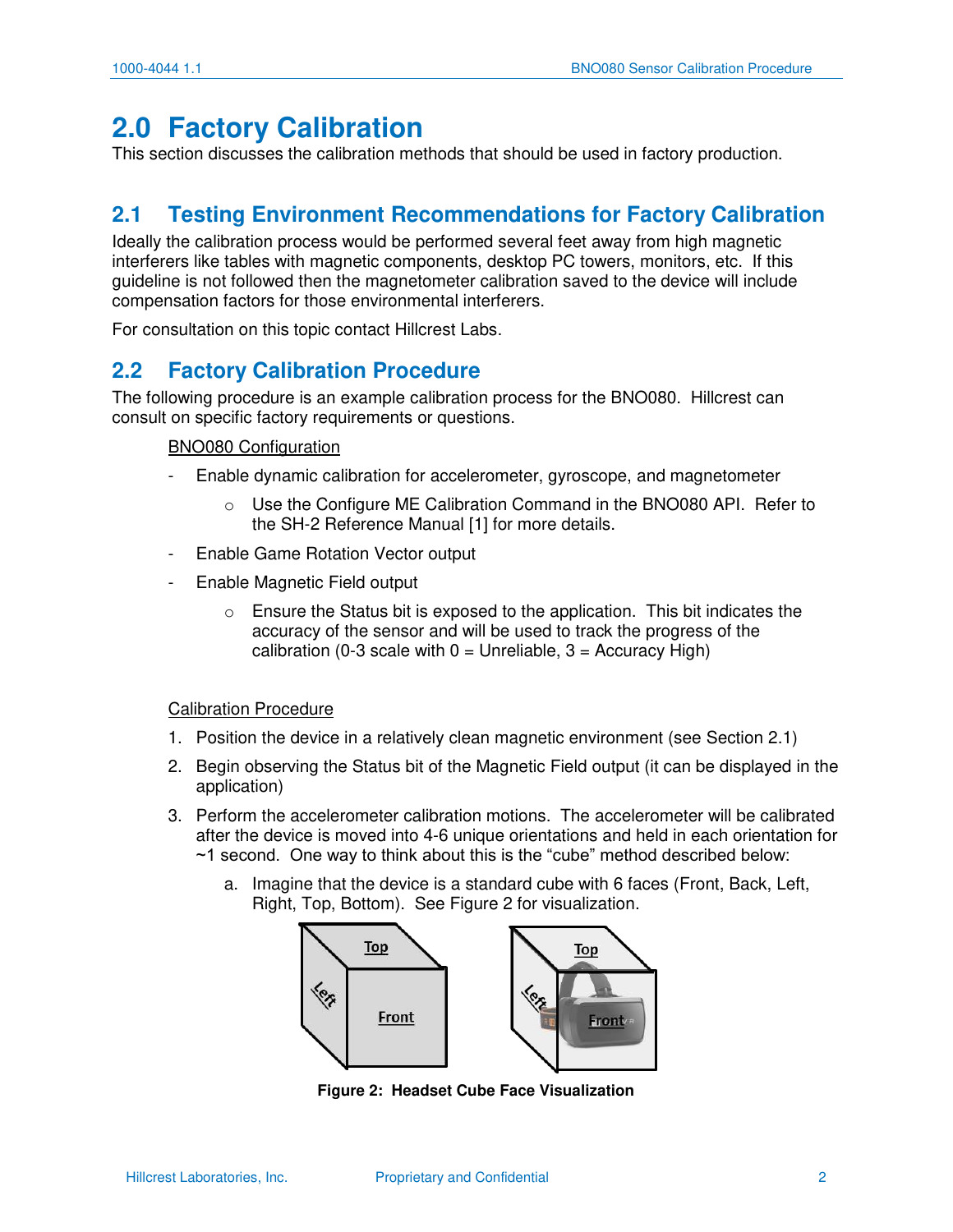b. Orient the device so that it is sitting on each face of the cube sequentially. For example, start with the device positioned normally (bottom face of the cube down). Then orient it so that the right side of the cube is facing down. Then continue through the rest of the faces of the cube. See Figure 3 for an example.



**Bottom Face Down** 



**Right Face Down** 





**Figure 3: Headset Orientation Example** 

- c. Hold the device in each position for 1 second
- d. Notes about the accelerometer calibration motions:
	- i. If one of the faces is difficult to position the device, you do not need to do all 6 faces (e.g. if cables or straps are in the way). Four or five orientations should be sufficient.
	- ii. The positions do not need to be perfectly aligned with the cube faces. The important part is that you position the device into 4-6 unique orientations. The cube is merely a way to visualize the type of motions required.
	- iii. It does not matter which order the cube face positions are moved into
- 4. Perform the gyroscope calibration
	- a. Set the device down on a stationary surface for ~2-3 seconds to calibrate the gyroscope
- 5. Perform the magnetometer calibration motions
	- a. Rotate the device  $\sim$ 180 $^{\circ}$  and back to the beginning position in each axis (roll, pitch, yaw) as shown in Figure 1
		- i. The speed of the rotation should be approximately ~2 seconds per axis but it does not need to be perfect



**Figure 1: Headset Rotation Axes**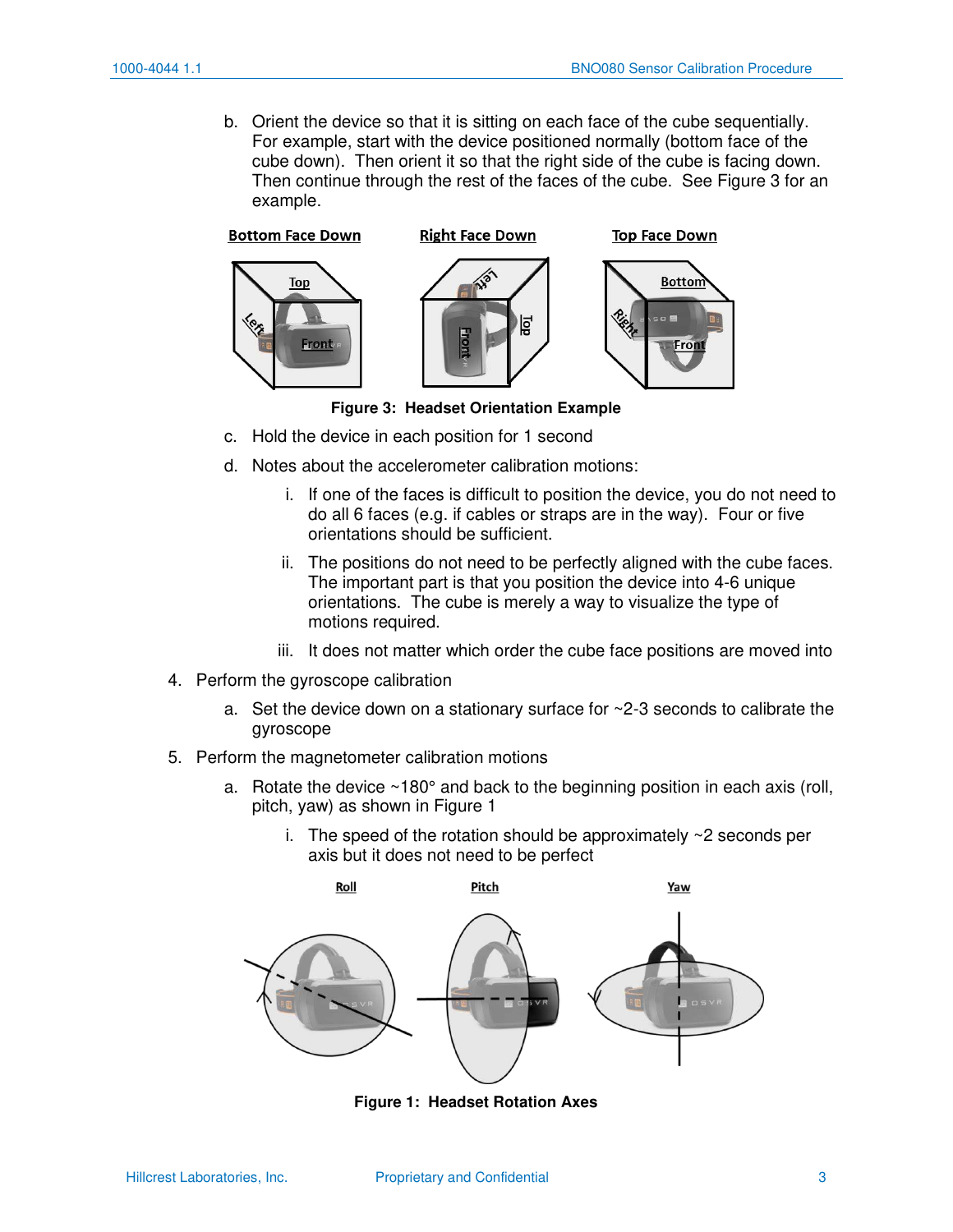- b. Observe the Status bit of the magnetic field output
- c. Continue rotations until the Magnetic Field Status bit reads 2 or 3 (medium or high accuracy)
- 6. When finished with the calibration motions, run the Save DCD Now command, which will save this calibration data into flash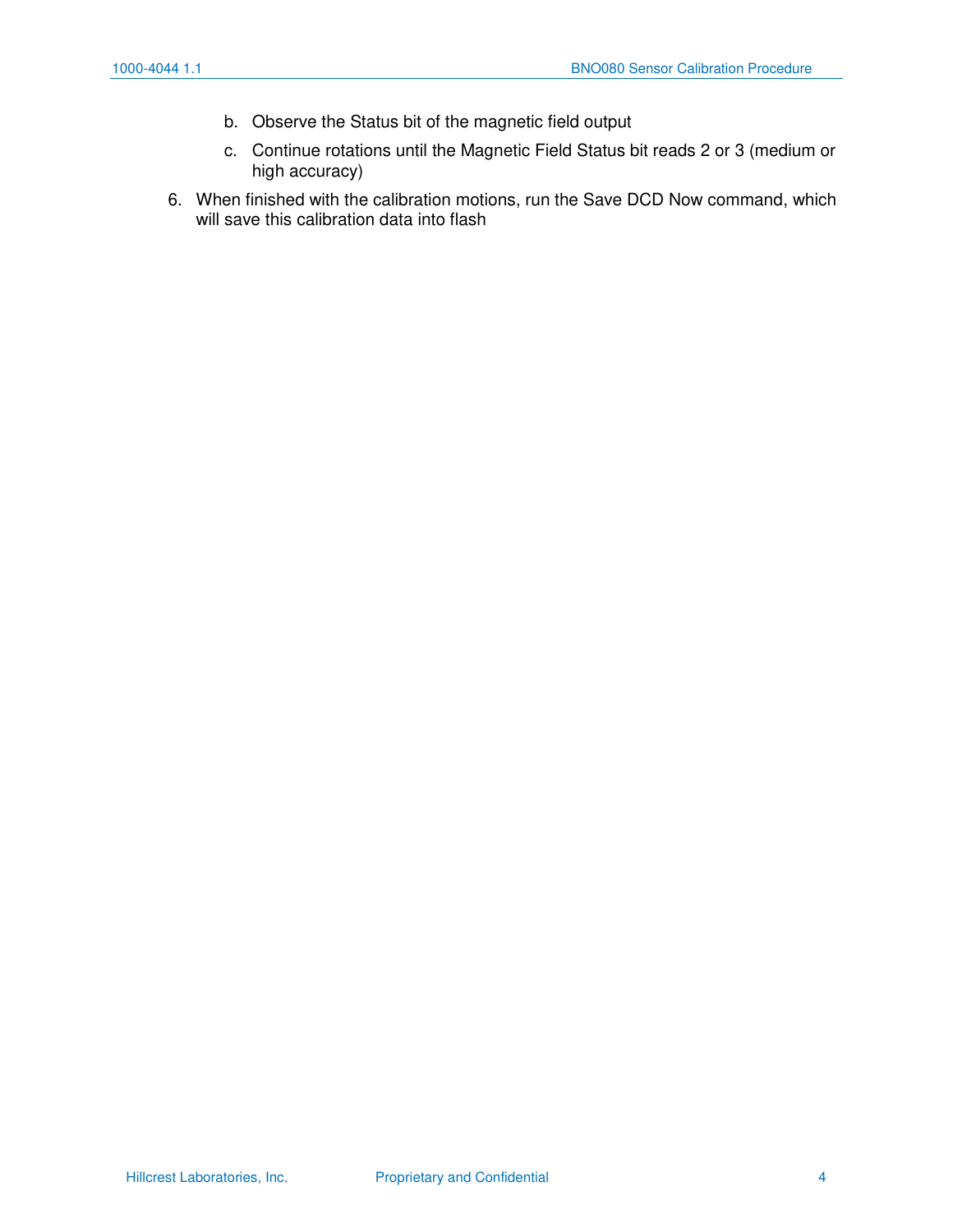## **3.0 User Calibration**

For best performance, a calibration utility should be created so that users can perform similar calibration steps during a first time setup configuration mode. This calibration routine should be performed at the following times:

- 1. First Time Setup when the user first uses the device in their home
- 2. Any time the user significantly changes their environment (i.e. when they move the device to another room)

This will ensure that the calibration is optimal in the user's environment. Additionally, this calibration utility can be repeated by the user if there are any performance issues during the lifespan of the device.

The motions and BNO080 settings for User Calibration are the same as Factory Calibration. For further questions, contact Hillcrest Labs.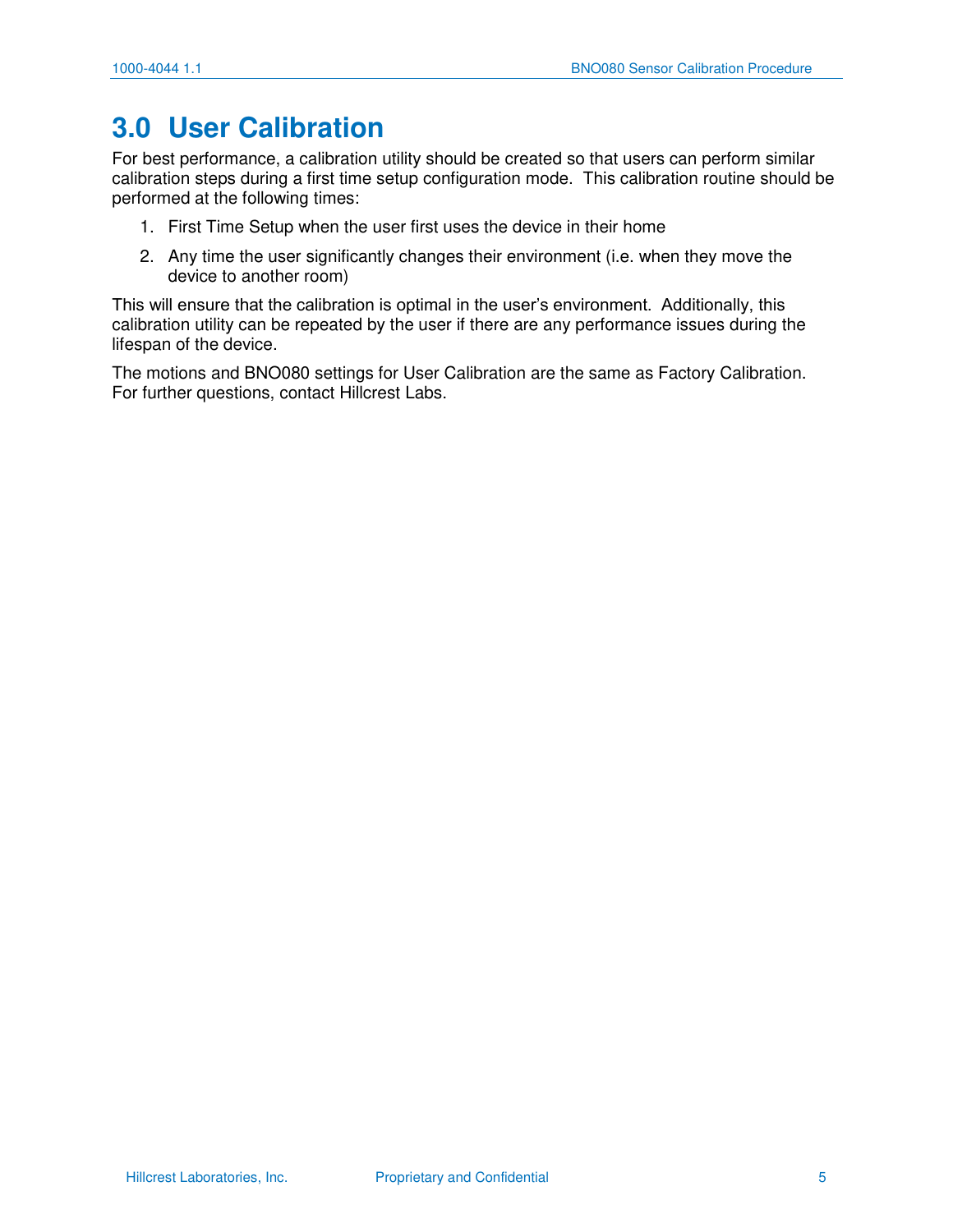# **4.0 References**

1. 1000-3625 SH-2 Reference Manual, Hillcrest Labs